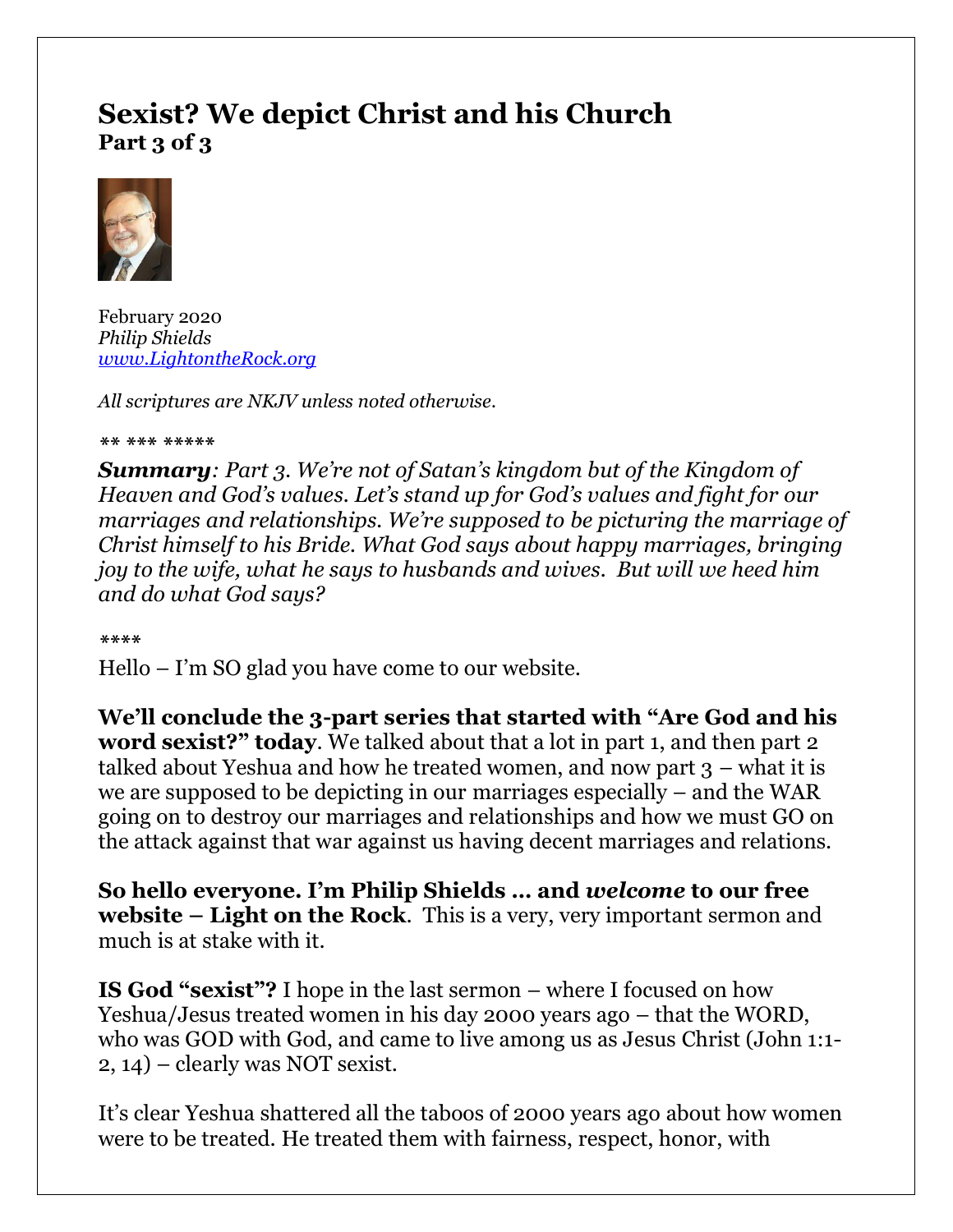kindness and gentleness. He elevated their stature. He met them where they were – many of his friends were "broken people", cast-offs of society.

- He let women be disciples and learn from him, sitting at his feet  $-$  just like the men.
- He let a woman who had had 7 demons cast out, be the first witness of the resurrected Messiah! Not a man – but a woman was the first witness. Unheard of in that day to let any woman be a reliable witness.
- He praised women in many of his parables.
- He met even with several who had "been bad" the woman caught in adultery (John 8), the Samaritan woman at the well (John 4), and the woman who had many sins who wept at his feet and anointed his feet with oil (Luke 7).
- WOMEN were the ones who stayed by his side during his final hours of agony on the cross – and I think he appreciated that. Most of us don't like dying alone. Women, thank you for being there for him.

Meanwhile some of the men were standing in judgment of him. All this and much more is in the Part 2 of this series.

Today in the final part, part  $3 - I$  want to remind you all what is at **stake as we talk about men and women as well as husband and wife.** I alluded to it last time briefly. After talking about marriage – and a wife's function and the husband's function – Paul concludes the section in Ephesians like this:

# **Ephesians 5:32-33**

"This is a great mystery, but **I speak concerning Christ and the church**.

33 Nevertheless let each one of you in particular so *love* **his own wife**  *as himself***,** and let **the wife see that she respects her husband**."

He says he's not even just talking about human marriage but the fact that we *are supposed to be depicting the holy union between the Son of God and the Church – his bride*. Our lives are supposed to bring *glory* to God, in all respects and at all times – and especially in our marriages, for that depicts Yeshua and His Bride.

In case you haven't noticed – Satan and his evil spirits: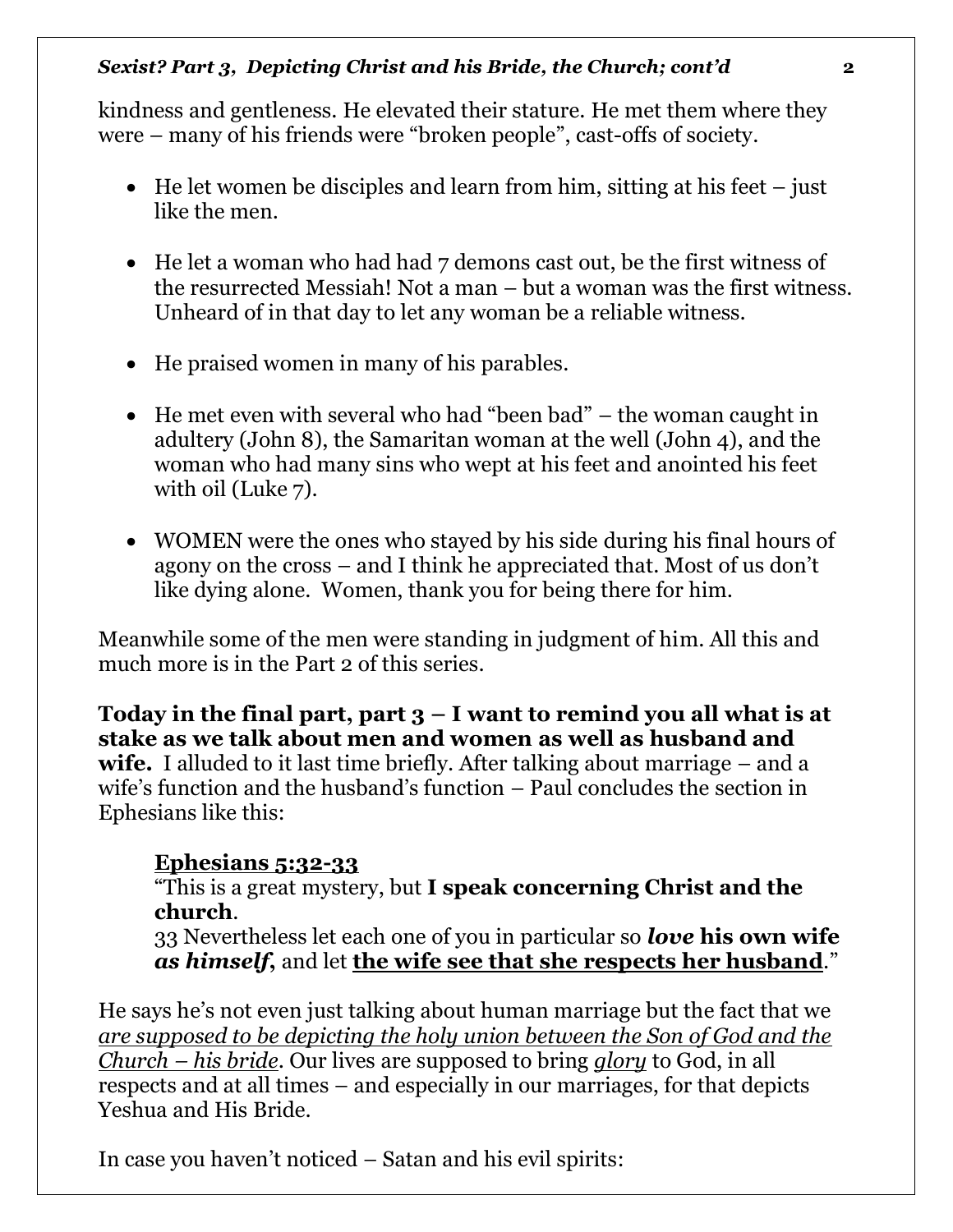#### *Sexist? Part 3, Depicting Christ and his Bride, the Church; cont'd* **3**

- have been violently attacking marriage, which is the bedrock of all relationships – so people of all ages just shack up now and live together without marriage. The sanctity and importance of marriage is ridiculed. Don't buy in to that.
- Satan's instigated divorce after divorce which God says he HATES (read all of **Malachi 2:14-16)!** It creates havoc with children and family. I know. As a 12 year at the time, watching mom and dad divorce, without them knowing – I fell asleep each night for months, on a tearsoaked pillow. Folks, read what God says about the children in Malachi.

God himself actually eventually divorced Israel too (**Jer. 3:7-8; Isa 50:1)** – but only after *thousands* of infidelities against. In fact, God offered many times to forgive them if they would repent and acknowledge their sin. So God hates divorce. There are, of course, legitimate reasons for divorce such as adultery (Matthew 19:4-9). If you have had a divorce, move on but understand God hates divorce and says do not split in two what God has brought together.

- Satan has attacked **the sex genders**, male leadership especially socalled white male "toxic masculinity". Satan's doing everything to get our minds off of the glory of the marriage of Christ and his church – *which we are supposed to be depicting*.
- He's having children being born and raised without a father in the home.
- Satan has attacked unborn babies via **62 MILLION** deaths by abortion in the USA alone. Abortions involved cutting an unborn baby girl or boy into little pieces in many circumstances. See the movie "Unplanned".

*Warning, warning: have you just accepted all this and gone to sleep? Be honest with yourself! Are you speaking out against it? Are you doing anything? Are you part of the fight FOR your marriage and for God's values?*

**Our relationships, families and marriages**, the loving unions of the children of God and of good people everywhere **– are what's keeping families, communities and the CHURCH –** *together***!** The CORE of our families and harmony is having a happy, solid marriage – so that's where Satan is attacking, especially in the church of God. *And too many of God's own children are cooperating instead of fighting back at Satan*.

**I've been attacked too**. In our own 45-year marriage, we've struggled at times, to be honest with you, but we've worked at it; we've both done a lot of repenting, and coming back together, realizing that *God wants us to be HAPPILY married.*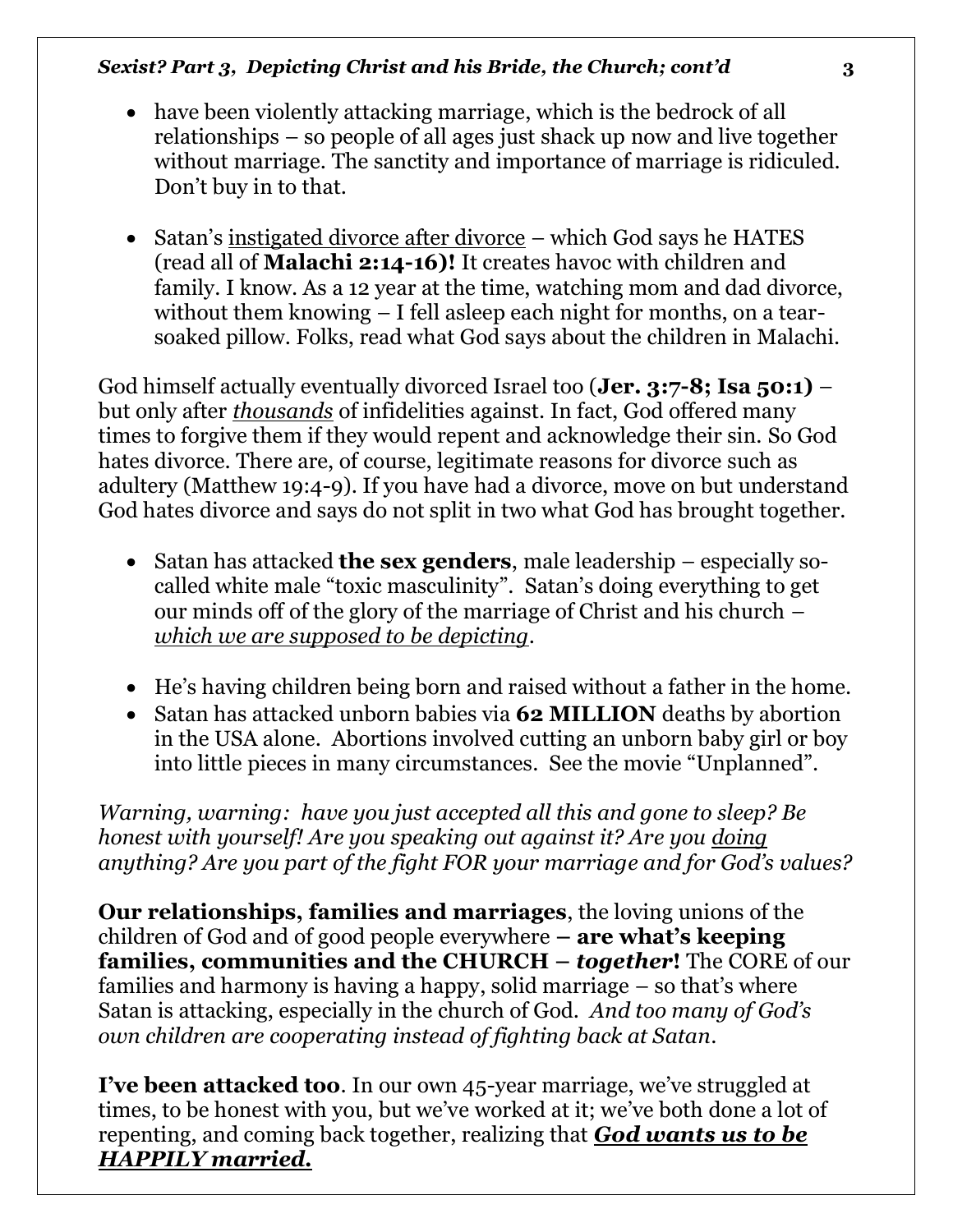Let's go back now and read some of the joyful scriptures about marriage the way GOD had intended it . Feel the JOY God intended:

### **Proverbs 5:18-19**

"Let your fountain be blessed,

### And *rejoice with the wife of your youth*.

19 As a loving deer and a graceful doe, Let HER breasts satisfy you at all times; And **always be enraptured with her** love."

#### **Ecclesiastes 9:9**

**Live** *joyfully* **with the wife whom you** *love* all the days of your vain life which He has given you under the sun, all your days of vanity; for that is your portion in life, and in the labor which you perform under the sun.

#### **Deuteronomy 20:7**

"And what man is there who is **betrothed to a woman** and has not married her? Let him go and return to his house, lest he die in the battle and another man marry her.'

#### **Deuteronomy 24:5**

"When a man has taken a new wife, he shall not go out to war or be charged with any business; **he shall be free at home one year and bring happiness to his wife** whom he has taken.

Men, it is clear: God wants us to do our best to have a happy wife, to be happy with her and bring her joy.

Standing up for our marriages is so important that I'll quote what MORDECAI said to Esther, one of the super-greats of the Bible, Esther a powerful leader and woman made in God's image. What he says to her applies to us and our own very existence at this time in the House of God: "You and I *were born and put her, right now, for such a time as this***."** 

#### **Esther 4:14**

"…. Yet who knows whether you have **come to the kingdom for such a time as this**."

### *We were called to be a part of something much bigger than*

*ourselves*. Let's rise to the occasion and stand up for our marriages and turn them around to be to the glory of God. *Let me say it again: you were BORN for such a time as this. Posterity will long remember* what we do here in this life as the last generation before Messiah came back -- and how we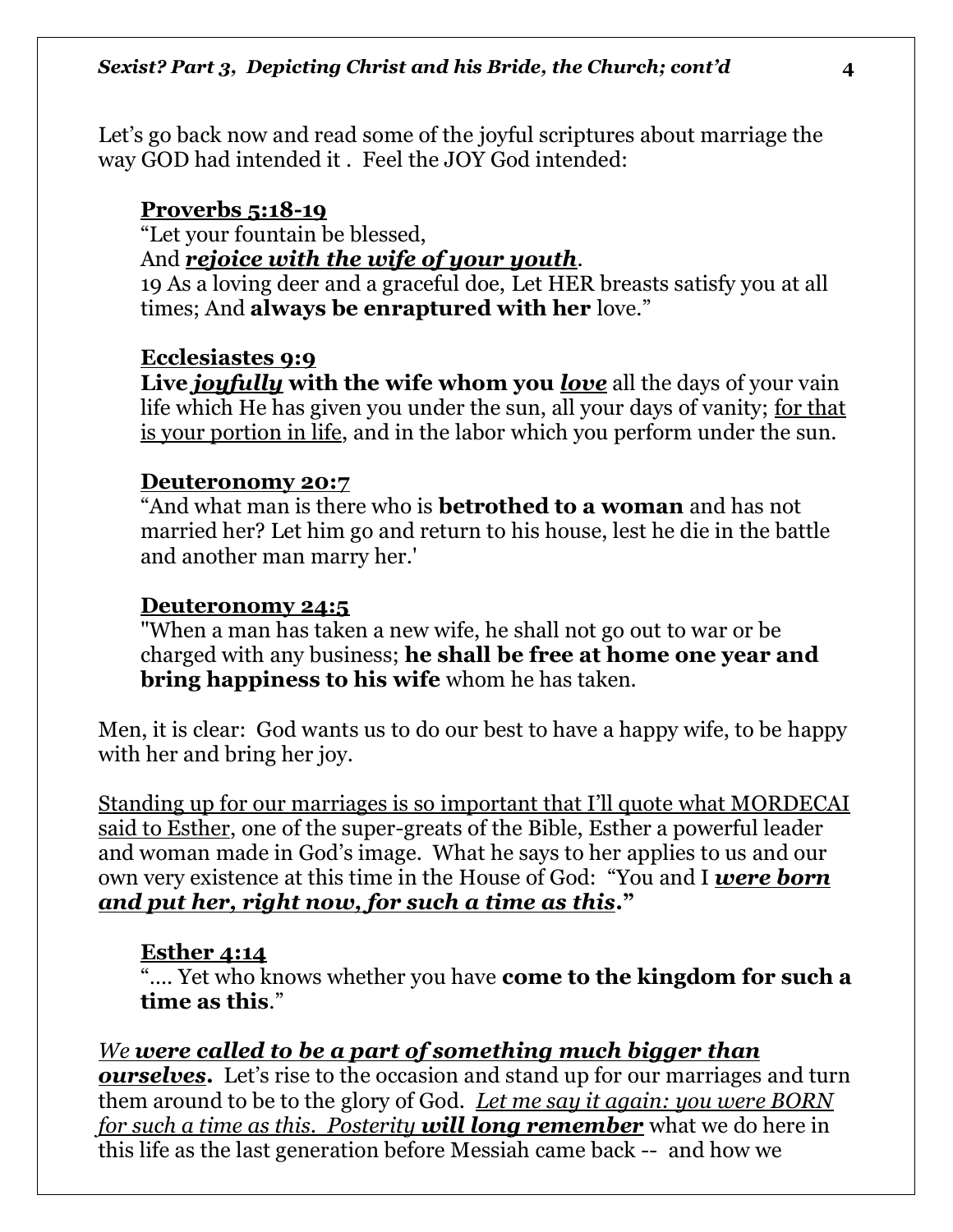preserved the right view of the opposite sex, repented where we failed (and I have too), and rededicated our marriages to God – to his honor and glory.

**We've been called to fight back against Satan's attacks on us** and our marriages! To fight FOR and defend our sacred union that we *covenanted in our wedding vows before many witnesses and– before God --* to love and protect each other and stay together for as long as we lived.

And when we put on the Armor of God and go on the *attack* against the Gates of Hell, because we've had it with his attacks against US, we will overpower Satan and his gates of hell will not stand against us, who are empowered by Christ himself and the Holy Spirit. (**Matthew 16:18**).

So Satan's kingdom does say the Bible is out of date, is not with the times, and is sexist by saying things like the husband is the head of the wife and we are to serve one another, and love as Christ does, and the wife to respect and submit to her husband. *And too many of you have BOUGHT into this world's conclusions* instead of obeying the function to which you've been called and been assigned.

So we don't care how Satan's kingdom defines "sexist" – as *we're* not a part of Satan's kingdom. We're a part of the Kingdom of Heaven, the Kingdom ruled by holy, holy, holy God Almighty. We live by HIS standards, HIS thoughts, HIS ways.

God's word says he is not partial to anyone – men or women (Romans 2:11) We are all one in Christ (Galatians 3:28) – the same salvation and eternal life (1 Peter 3:7) but we serve different functions in this life. That's what I believe. *And in the kingdom when God hands out awards, many who are now women in this life, I believe, will receive very high awards and responsibilities* – because they fulfilled very well their function today as God decrees. And men who led like Christ leads, will also receive high awards. *But any who refuse to properly live out their function – well, will be in trouble.* 

So by the world's standards, sure, *they'd* say it *would* be sexist to say the man is the head of his wife, and that wives are to be submissive to their husbands and other things the Bible does say about men and women, husbands and wives. But again – we're not of that world that dismisses God's words.

*So frankly I don't CARE if the Bible APPEARS sexist to some. What matters is to embrace God's thinking about man and woman!*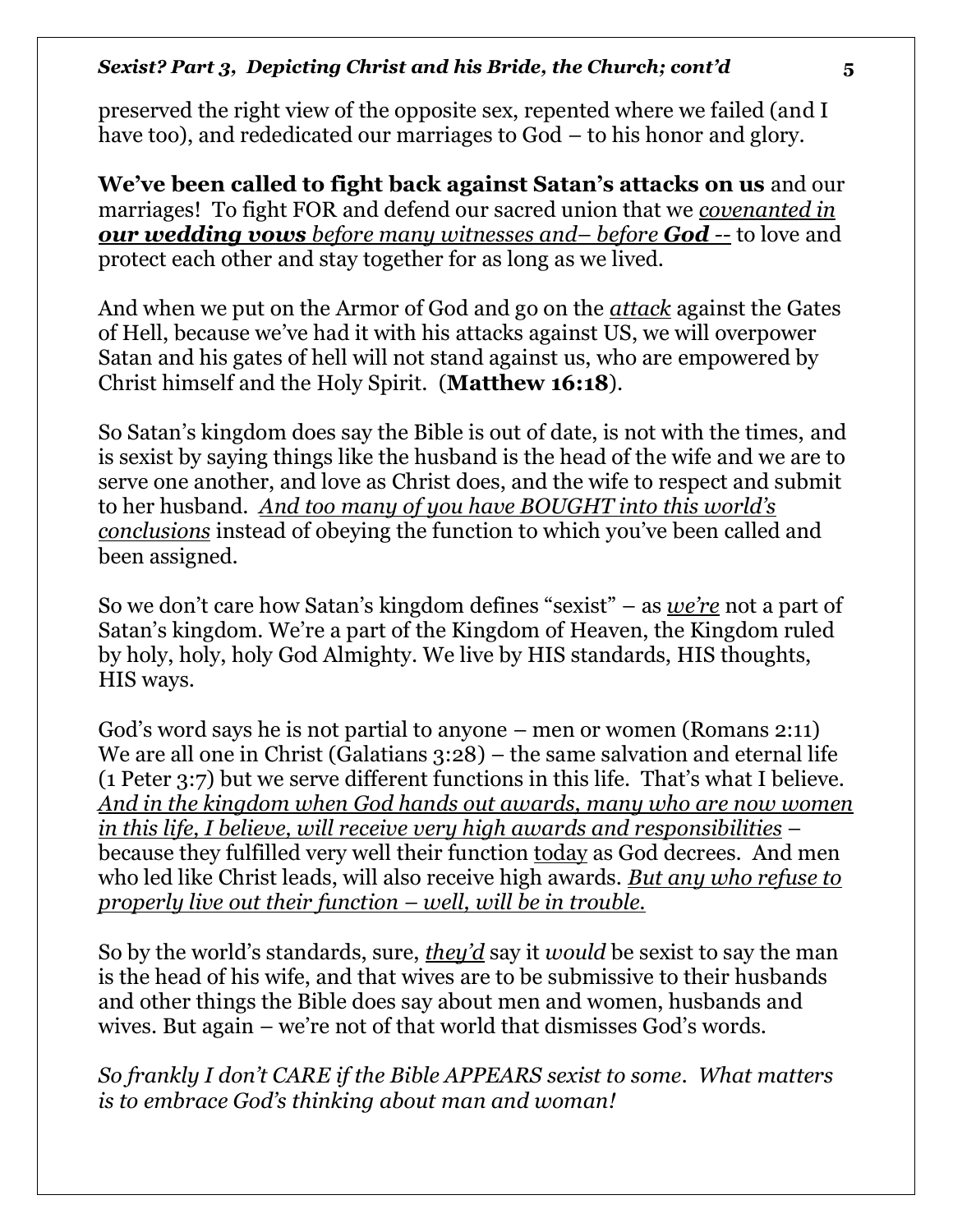*Frankly our lives are meaningless unless and until every person being called out by God – is willing to live out his/her role and function as GOD DIRECTS, as God wills, regardless if our spouse or associates do or not. (Read it again). Yeshua set a perfect example of that.* 

Women of God have to comport their thinking to what HE tells us, and *MEN* of God have to comport our thinking to what He tells us. We have an equal calling into salvation, but different FUNCTIONS, which we'll discuss.

### **Why spend 3 sermons on this? Why is this topic important? 2 main reasons!**

• Because my goal is to make it clear to everyone that *we're in the fight of our lives to win back all our male-female relationships*, our marriages and how we view God's word on this vital subject. If Satan can get us all thinking God really is sexist, then he is successfully attacking the very CORE of human relationships.

**Too many no longer fight FOR their marriages and relationships.** Our fight is largely done *on our knees* in fervent prayer, *rebuking* the inroads of SATAN and his spirit in our marriage, in Yeshua's name! --and then we implement what we are told in God's word. Too many give up on their marriage or relationships too soon.

• **AND – we children of God are tasked with** *REPRESENTING* **the ultimate marriage in the universe's history,** as Paul says in Ephesians 5:32. Few marriages rise to that level in this life. I know perhaps 15 couples whom I feel strongly are very happily married. Many others appear OK but I wonder if they are truly blissfully happy.

# **Ephesians 5:32**

"This is a great mystery, but *I speak concerning Christ and the church*".

Are we going to fulfill that task and calling – to picture Christ and the church in our relationships?

### **Our whole lives are – more and more – supposed to bring GLORY to God**.

# **1 Corinthians 10:31**

"Therefore, whether you eat or drink, **or** *whatever* **you do, do ALL to the glory of God."**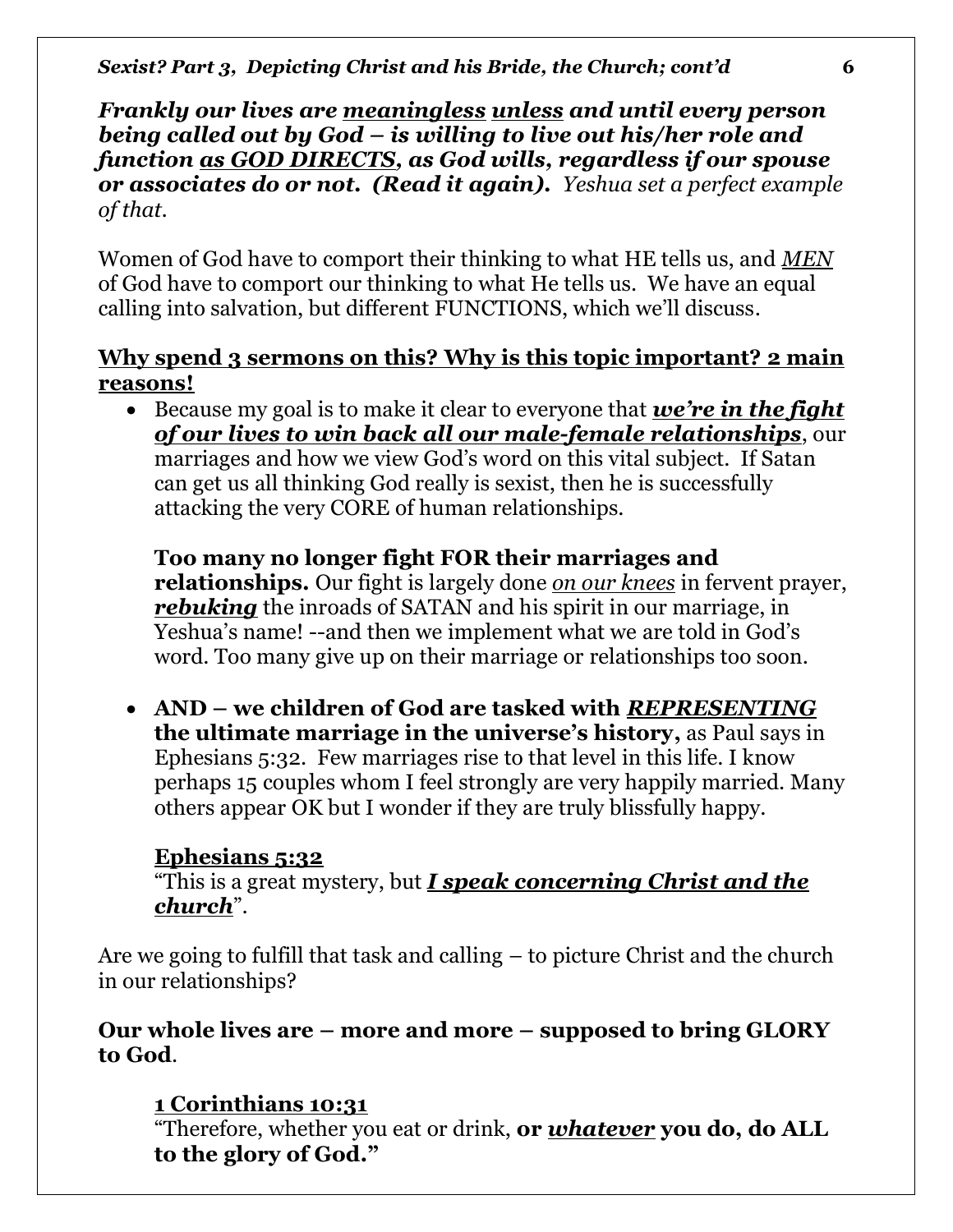People are supposed to see less and less of US, and more and more of the Risen Yeshua in our lives (as John the Baptist also said – **John 3:30**). Our whole lives include our marriages and relationships: do people increasingly see the Messiah in you? Paul said in **Gal. 2:20** -- "I died. I no longer live, but the life I live is Christ living in me…" *People should see our marriages and praise GOD – as HE is clearly seen in the way we interact with each other*.

**And think of this too:** The early disciples loved to say they had personally witnessed the risen son of God. We can say that too! Not because we met him after his resurrection outside the tomb, but we witness that he LIVES because he is living again in each of us and is CHANGING you and me to be someone we never were before. **Our lives that are drastically changing and looking more and more like Yeshua, should be a living WITNESS that the Messiah rose from the dead and lives now in US.** 

**This HAS to be happening in our marriages too! We witness to the risen Christ by people seeing HIM living in our marriages** – both in we husbands and how we lead as a spirit-led servant leader, and in the wives, in how they are submissive as Christ was totally submissive to HIS head – God the Father.

This is what Paul was saying when he said he really is talking about Christ and his church, after he wrote all that he did in Eph 5 about marriage! Are we demonstrating the risen Messiah in our entire lives?

### **Today we'll cover a lot of points that I hope will make everyone THINK deeply about this topic – male- female, and the definite instructions God gives each of us.**

So quick review first then we continue:

- In the body of Christ, there is no male or female (**Gal. 3:28**). We're all one in Christ. And God IS the one who *made* the 2 sexes – male and female.
- We are heirs *together* of the grace of life (**1 Peter 3:7**). Equal future, different functions in this life. *The concept of "TOGETHER"* is all through the Word. They were to reign over the earth together. They were to have a marriage and become as one flesh again. Together. Like a **man-woman world class dancers** – moving as one, in harmony.

Apostle Paul reiterates this in 1 Cor. 11:9-12.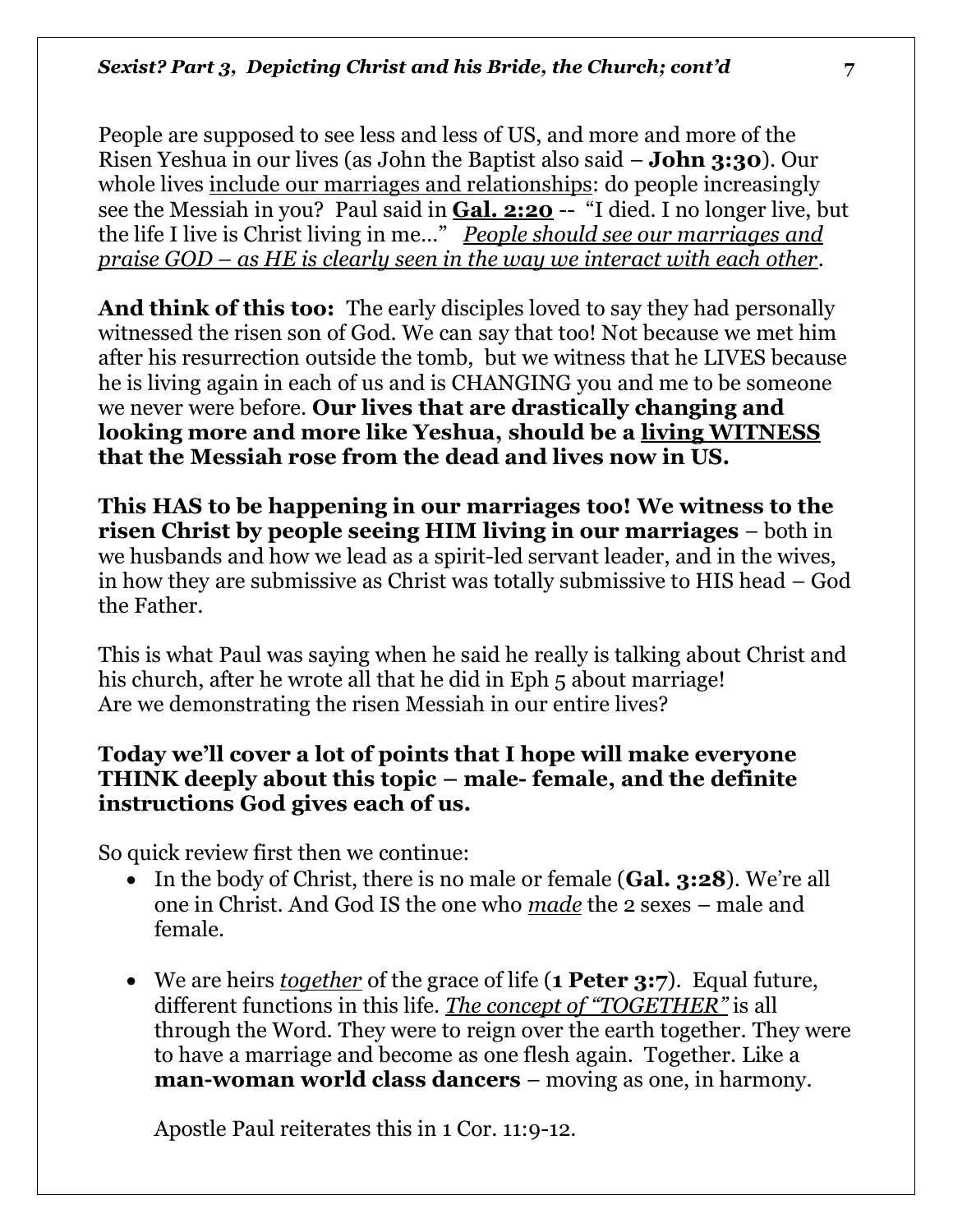# *1 Corinthians 11:9-12*

"Nor was man created for the woman, but woman for the man. 10 For this reason the woman ought to have a symbol of authority on her head, because of the angels. 11 **Nevertheless,** *neither is man independent of woman, nor woman independent of man, in the Lord*. 12 For as woman came from man, even so man also comes through woman; *but all things are from God. "*

- Many scriptures make it plain, that God shows no favoritism or partiality – and I'll explore that even more today. (**Romans 2:11**).
- Both men and women have been **created equally in God's likeness** and image ("…*in the image of God created he them".*) That was covered in detail in Part 1. *Women are made as much like God as men have been.*
- When we really come to know and **see God** (1 John 3:1-2), we will **see as many "female" traits in him as we do male traits,** even though we see him as "Father" and Jesus (Yeshua) as brother and husband. God certainly has the **so-called masculine** traits – strength, power, leadership, "manliness", or thundering his voice when need be.

But God also has the **so-called more female traits such as** gentleness, kindness, times when **he speaks gently and softly like in a whisper** as he did to Elijah in the cave on Mt Sinai, forgiveness, listening and understanding times of hurting and nurturing.

• God intended husbands and wives to share their lives together; to look forward to being with each other; with lots of conversations and good times; with each helping the other.

**HELPER ("***ezer***" in Hebrew): The fact that God made Eve to be a "help meet" to Adam upsets some**. Don't forget*, God himself is also called OUR "helper" – same root word*. God is my help. God is your help. It's not a demeaning description or else you'd have to conclude that God is demeaned somehow by being OUR help. In fact Moses called one of his sons **"Eliezer"** – and said it was because the God of his fathers had been his help (**Exodus 18:4).** Other scriptures are **- Psalm 121:1-2; 70:5; 94:17; 63:7; 40:17**.

# **THE kind of LEADER/HUSBAND Yeshua IS**

**Matthew 20:25-28**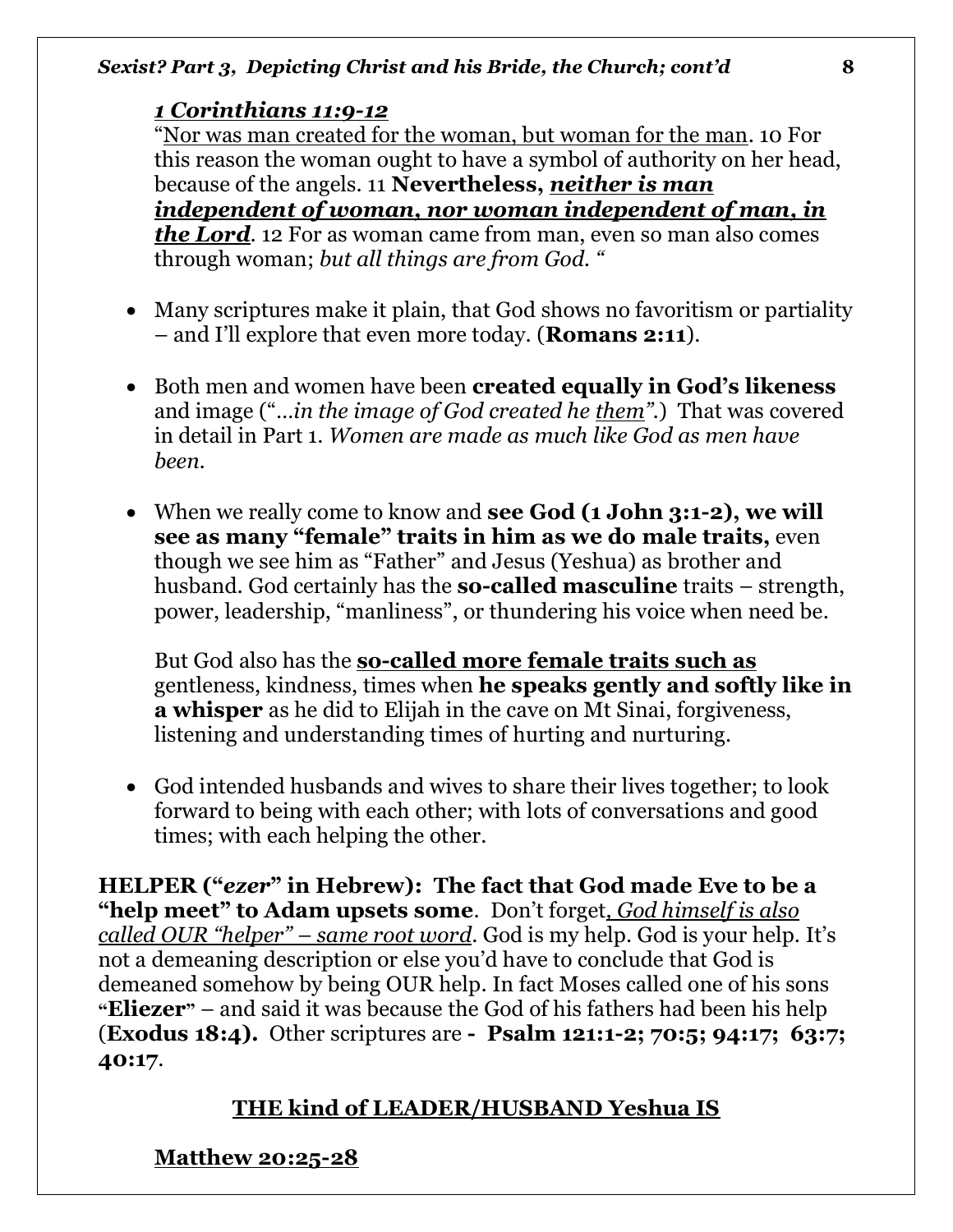But Jesus called them to Himself and said, "You know that the rulers of the Gentiles **lord it over them, and those who are great exercise authority over them.** 

**26 Yet it shall not be so among you; but whoever desires to become great among you, let him be your SERVANT. 27** And whoever desires to be first among you, let him be your slave — **28** *just as the Son of Man did not come to be served, but to serve,* **and to give His life a ransom for many."** 

**We** husbands should honor and respect our wives with truly listening to what they're saying. We respect their time. We respect their opinions. And we listen to them? Isn't that what our husband Yeshua is doing when we pray to him? It's our Husband Yeshua and our Father listening to us! They want to know what's on our hearts.

# **Ephesians 5:25-29**

"Husbands, *LOVE your wives*, *just as Christ* also loved the church and **gave Himself for her**, 26 that **He** *might sanctify and cleanse her* with the washing of water by the word,

27 that He might **present her to Himself a glorious church, not having spot or wrinkle** or any such thing, but that **she should be holy and without blemish.**

28 **So husbands ought to** *love their own wives* as their own bodies; he who loves his wife loves himself."

Love is the focus here. Some men have a hard time showing love or saying "I love you". (Story of man who just couldn't admit in words that he loved his wife.)

Submission to their husband is the focus for the wives – as that is so hard for some women to do too. But submitting is hard for anyone. But we've been called for that.

**Men, we're told to love our wives as Christ loves the Church**, giving himself for her.

Peter says we are to love our wives *with understanding*. Find out what makes your wife feel loved. Become an expert about her. Love her the way that makes her *feel* loved. Maybe ask her what that would be – then do that.

• Some wives feel loved by **flowers**. But others wonder why you wasted the money on something that will wilt so soon.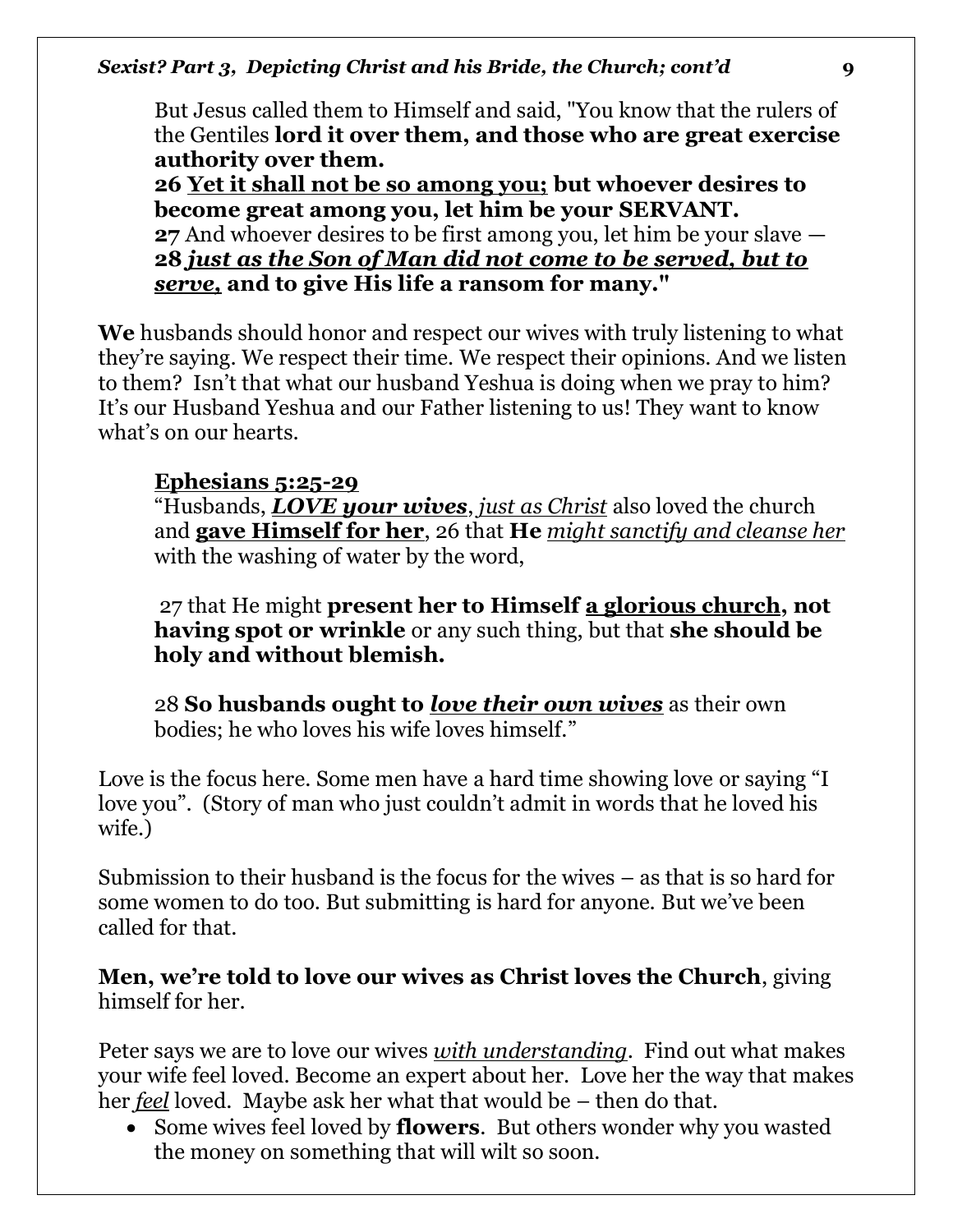#### *Sexist? Part 3, Depicting Christ and his Bride, the Church; cont'd* **10**

- Some wives feel loved by **hugging**, cuddling and marital sex. Other wives? Maybe not so much as others… or maybe we men aren't building up the mood and focusing on her.
- Most wives will feel very loved by husbands who are **KIND** to them, or who are listening intently when they speak, considering their opinions, or husbands valuing their time, and who live GENTLY with them – even as the husband protects and serves her needs too.

I'm still learning all this myself too, even after 45 years of living together in marriage.

But again, we MEN are to *also* serve and submit, according to Ephesians 5:21. Find ways to bring joy to your wife. Bring her the cup of coffee. Make your bed and pick up your socks. Ask her what she would like to do… then do that more often. **Ephesians 5:21** tells us all to *submit to one another*. All of us.

Our Master also admonished men not to lust or have improper thoughts towards other women but to honor them. (**Matthew 5:27-28)** Timothy was told to look upon young women as sisters, with all purity.

### **The Atlanta Journal** printed this single's ad once:

*"SINGLE young black female seeks male companionship, ethnicity unimportant. I'm a very good looking girl who LOVES to play. I love long walks in the woods, riding in your pickup truck, hunting, camping and fishing trips, cozy winter nights lying by the fire. Candlelight dinners will have me eating out of your hand. I'll be at the front door when you get home from work, wearing only what nature gave me. Call (xxx) xxx-xxxx and ask for Daisy."* 

Over 15,000 men found themselves talking to the Atlanta Humane Society about an 8-week old female black Labrador retriever. LOL.

### **MEN,** *let's do our BEST to make it easier for our wives to be*

*submissive* to us by we MEN being so kind, so gentle, so loving – even as we lead and protect our families. It's so much easier to submit and obey a kind and appreciative leader, gentlemen, like the Proverbs 31 husband.

It starts by stating clearly that her husband trusts her. Men, do we trust our wife?

### **Proverbs 31:11**

"The heart of her husband trusts her. "She does him good and not evil all the days of her life".

# **Proverbs 31:28-31**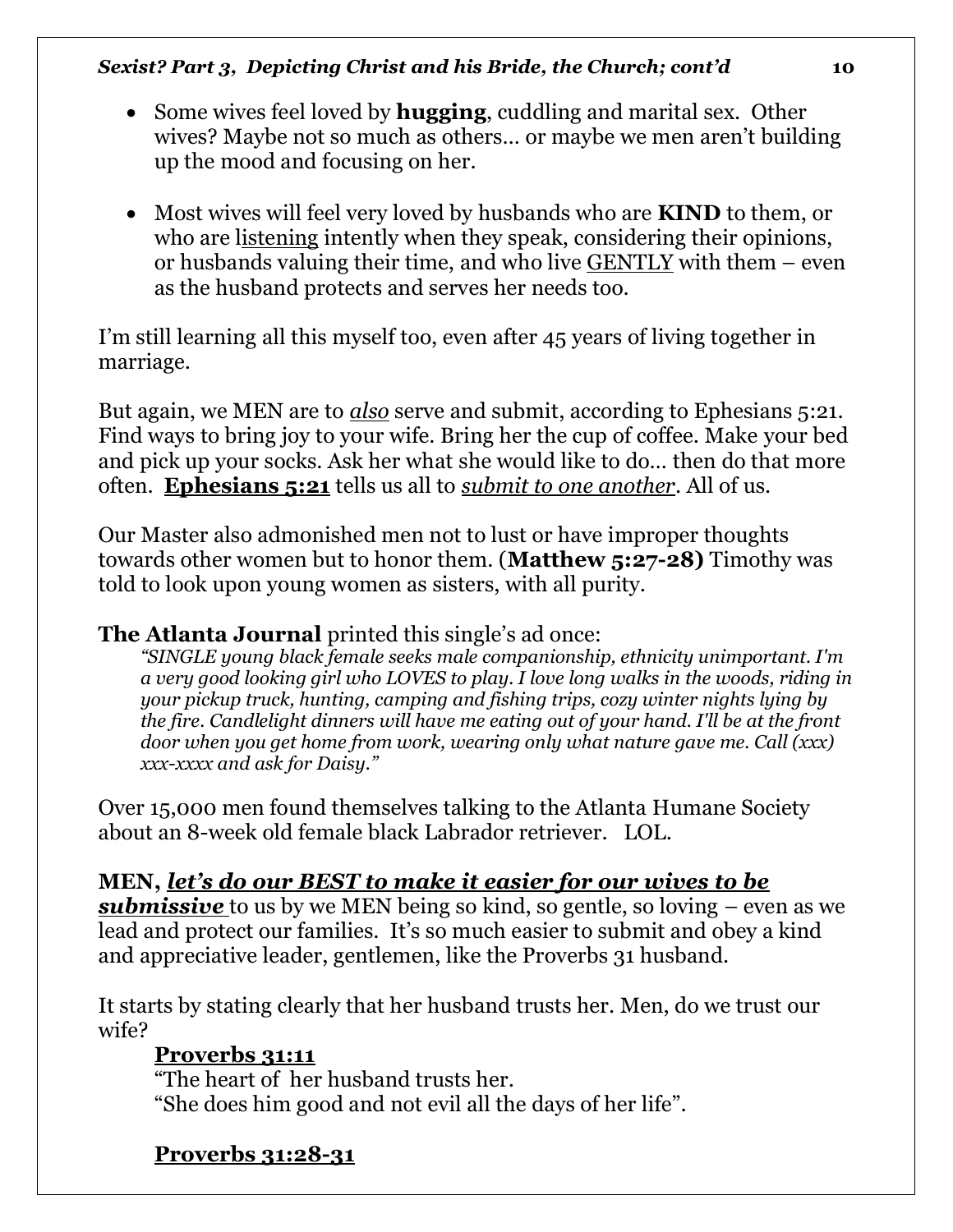#### *Sexist? Part 3, Depicting Christ and his Bride, the Church; cont'd* **11**

Her children rise up and call her blessed; **Her husband also, and** *he praises her***:**  29 "Many daughters have done well, **But you excel them all."**  30 Charm is deceitful and beauty is passing, **But a woman who fears YHVH, she shall be praised.**  31 Give her of the fruit of her hands, And let her own works praise her in the gates."

Men, are WE that kind of man who trusts, praises, honors and loves his wife? Do we regularly assure them of their beauty – even in their 60's, 70s and forever? **Song of Solomon (Song of Songs) 1:15-16** – he assures her of her beauty. This is important for many women, especially after having children and getting older. One way to cement that fact, that we find our wives beautiful, is to quit ogling the much younger women.

And the whole purpose of Yeshua as the husband to the church is that Yeshua is *looking for* ways to let His wife shine … *that he might present her to himself as a wife without FAULT, without spot or blemish*. In fact, when we fail, he covers us with his righteousness (**Philippians 3:9-11**).

Men, do our wives feel you nit-pick at them, catching every failing or misstep? Or do we see our wives as without fault or blemish? Does your wife feel you aren't just catching her every mistake – but commenting on her many good things? Does she feel *you WANT to be with her, listen to her, etc.?* 

For a couple years now, my wife and I spend the last minutes at night sitting on our back lanai and just listening to each other. She loves these times. I find when I go for walks with her, or sit on the lanai, that she opens up and it's good for me to just listen and take it all in and let her express herself. **But also lead even as you give her honor and respect.** 

MEN, are we picturing that kind of loving leadership that Yeshua has? Women – wouldn't it be so much easier to be around men like that?

Women, encourage your men to be leaders. More on that in a minute. Let's see how Peter describes the husbands:

### **1 Peter 3:7 (CJB)**

"You husbands, likewise, conduct your married lives **with understanding**. Although your wife may be weaker physically, you should **respect her** as a **fellow-heir of the gift of Life**. *If you don't, your prayers will be blocked*."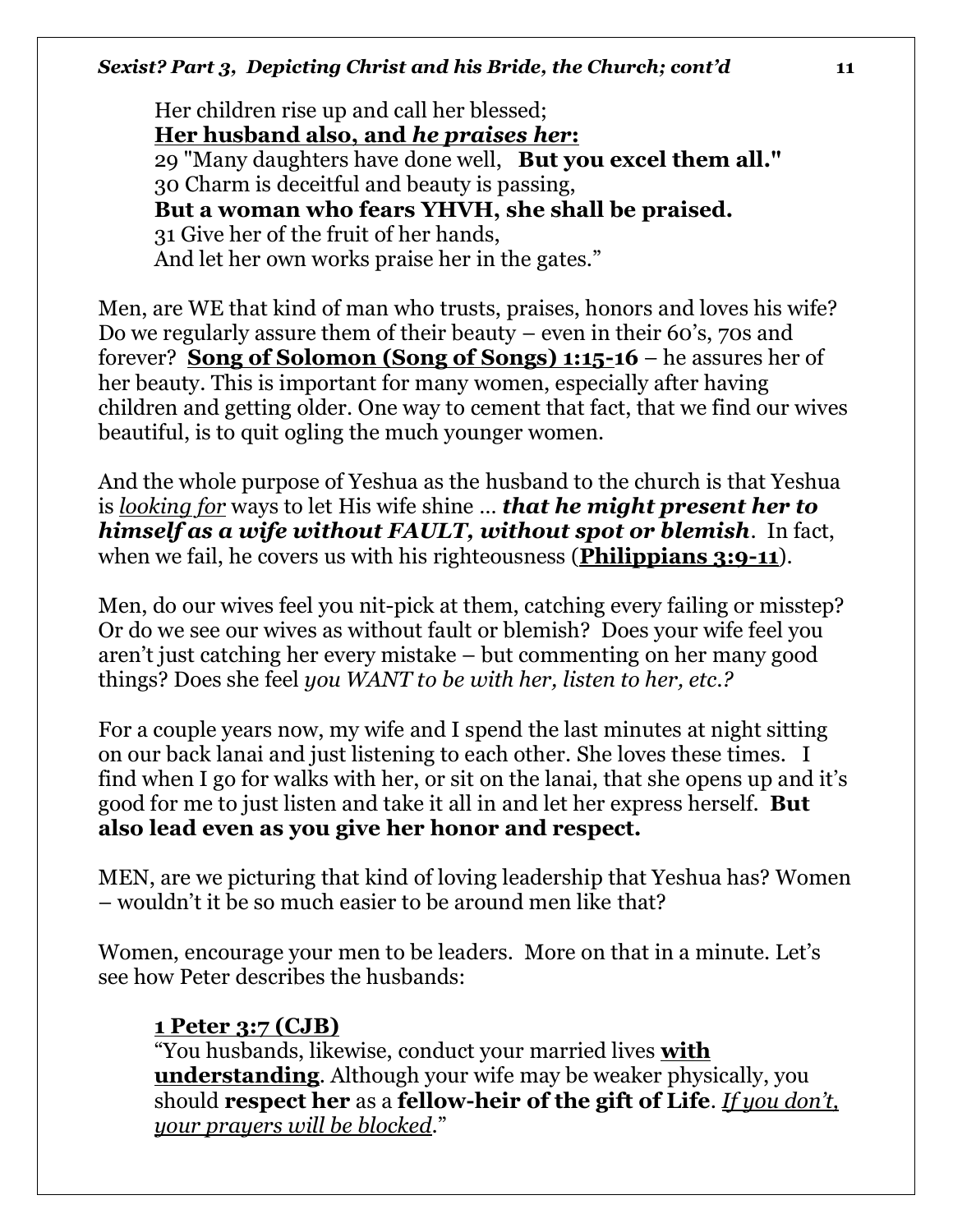**Men, husbands – you** *are* **the head of your family.** You don't have to make a big deal of it, don't have to "call rank" on your wife, **but do lead**.

**Just a thought**: It's hard to be the head of the house if your First Mate, your wife, won't back you up and encourage your leadership. So to you wives and women who go by God's word: support your husband as leader. Encourage him to lead. Let him lead by getting behind him.

*BUT WHAT to we see in TV shows, commercials and the like?* We see dads being humiliated and laughed at. We see kids who act like they know more than their stupid behind-the- times dads! We see masculine men being derided. We hear about "TOXIC masculinity" and white male privilege.We see white male presidential candidates apologizing for being a white male!

### **But men and husbands have been tasked to lead, protect, guide – like it or not, that's what God's word says.**

# **WIVES**

Now WIVES: Wouldn't it be a lot easier to submit to that kind of husband who leads, but is gentle, considerate, patient, kind, helpful and attentive? But just as a converted husband has to love and give himself even to an unsubmissive wife, wives have to do your part in obeying God's instructions to be submissive *whether your husband is perfect or not.* 

So now the wives' scriptures. Let's let YHVH himself speak to us about wives.

# **Proverbs 12:4**

# **"An excellent wife is the crown of her husband,**

But she who causes shame is like rottenness in his bones."

# **Proverbs 18:22 NIV**

"He **who finds a wife finds what is good** and **receives favor** from YHVH".

**Proverbs 19:13 NIV** "A foolish son is his father's ruin, **and a quarrelsome wife is like a constant dripping**."

**Proverbs 19:14 NIV** Houses and wealth are inherited from parents, but **a prudent wife is from YHVH**".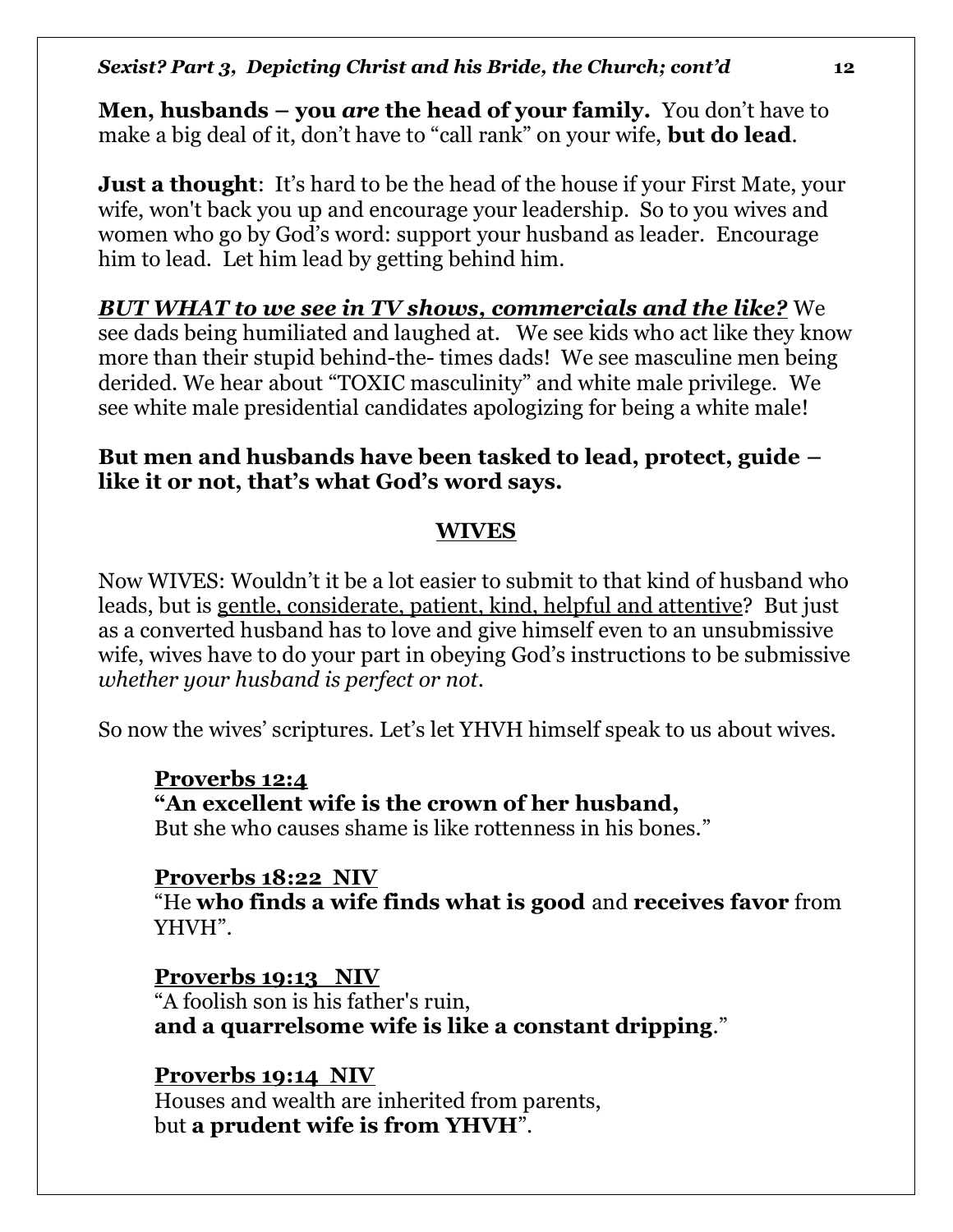# **Ephesians 5:22-24 NKJV**

# **"Wives, submit to your own husbands, as to the Lord.**

23 For the husband is head of the wife, as also Christ is head of the church; and He is the Savior of the body.

24 Therefore, just as the church is subject to Christ, so let the wives be to their own husbands in everything."

Even Abraham was told by GOD to submit to Sarah on the issue of sending Ishmael away. **Read it in Gen 21:12**.

# **1 Peter 3:1-6**

**"Wives, likewise, be submissive to your own husbands**, that even if some do not obey the word, they, without a word, may be won by the conduct of their wives, 2 when they observe your chaste conduct accompanied by fear.

3 Do not let your adornment be merely outward — arranging the hair, wearing gold, or putting on fine apparel — *4 rather let it be the hidden person of the heart, with the incorruptible beauty of a gentle and quiet spirit*, which is very precious in the sight of God.

5 For in this manner, in former times**, the holy women who trusted in God** also adorned themselves, being submissive to their own husbands, 6 **as Sarah obeyed Abraham, calling him "lord",** whose daughters you are if you do good and are not afraid with any terror."

**Go back to verse 1. Peter says, wives – "likewise"**. There were no chapter breaks when Peter wrote this. It goes back to what he just said at the end of **1 Peter 2:21-25**, the perfect submission of Christ himself to what he was called to do and go through. He didn't shout back at those who were slandering him at his execution. He didn't call down fire from heaven on them. Our Example (Yeshua) submitted to what he was called to do – though it was so painful and even seemed so unfair.

There are also several commands to wives to honor and respect their husband. Many men, especially husbands, crave respect.

In a godly marriage and union, we see over and over again the concept of TOGETHERNESS, loving and trusting and respecting one another; of needing one another – like a perfectly matched championship **dance couple**.

*I just hate it when I'm in a group of married couples or men and women and we see men joking about their wives or wives putting down their husband – and thinking it's funny, but so disrespectful.* It's not what's depicted here.